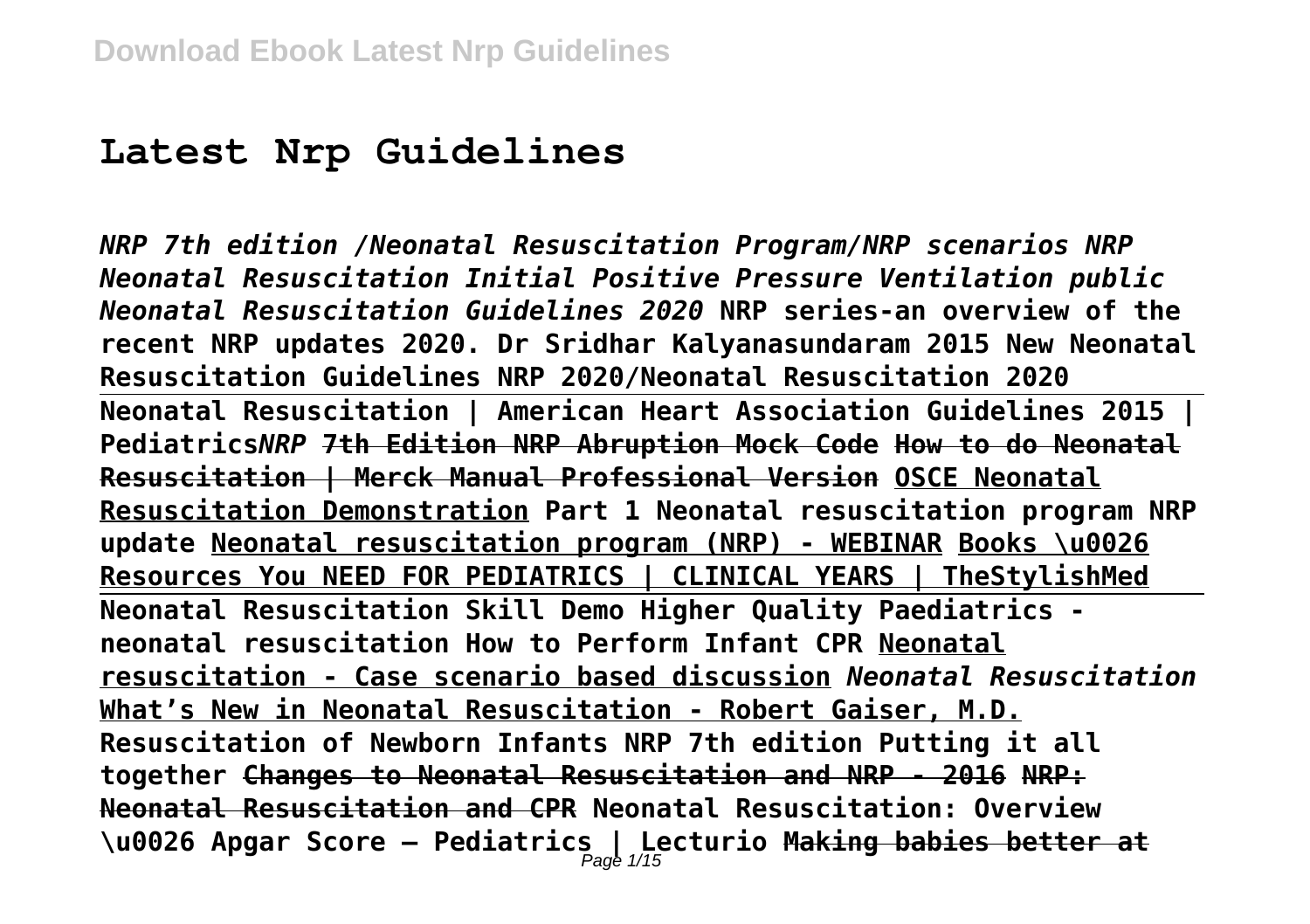**birth by improving neonatal resuscitation education and training NRP - Positive Pressure Ventilation with Face Mask**

**Neonatal Resuscitation by Dr. Chandrakala***BWH NRP: ELBW Skills Station Review*

**NRP Overview and Review by ACLS Certification InstituteLatest Nrp Guidelines**

**Positive pressure ventilation remains the foundation of neonatal resuscitation. Resuscitation and life support guidelines for neonatal and pediatric patients have been updated to reflect the latest evidence to improve care. Pediatric Basic and Advanced Life Support and Neonatal Resuscitation are parts 4 and 5 of the 2020 American Heart Association Guidelines for Cardiopulmonary Resuscitation and Emergency Cardiovascular Care released Oct. 21 and published in Pediatrics (see resources).**

**Updates to neonatal, pediatric resuscitation guidelines ... Updated: 2020 AHA Guidelines for CPR and ECC Part 5: Neonatal Resuscitation. June 23, 2020 – NRP Live Recording: COVID-19: Delivery Room Management & NRP Training. June 23, 2020 – NRP Provider Course: Strategies for Teaching During COVID-19. April 15, 2020 – Recommendation on Extensions for NRP Instructor & Provider Cards during COVID-19 Outbreak. The Neonatal Resuscitation Program® (NRP®)**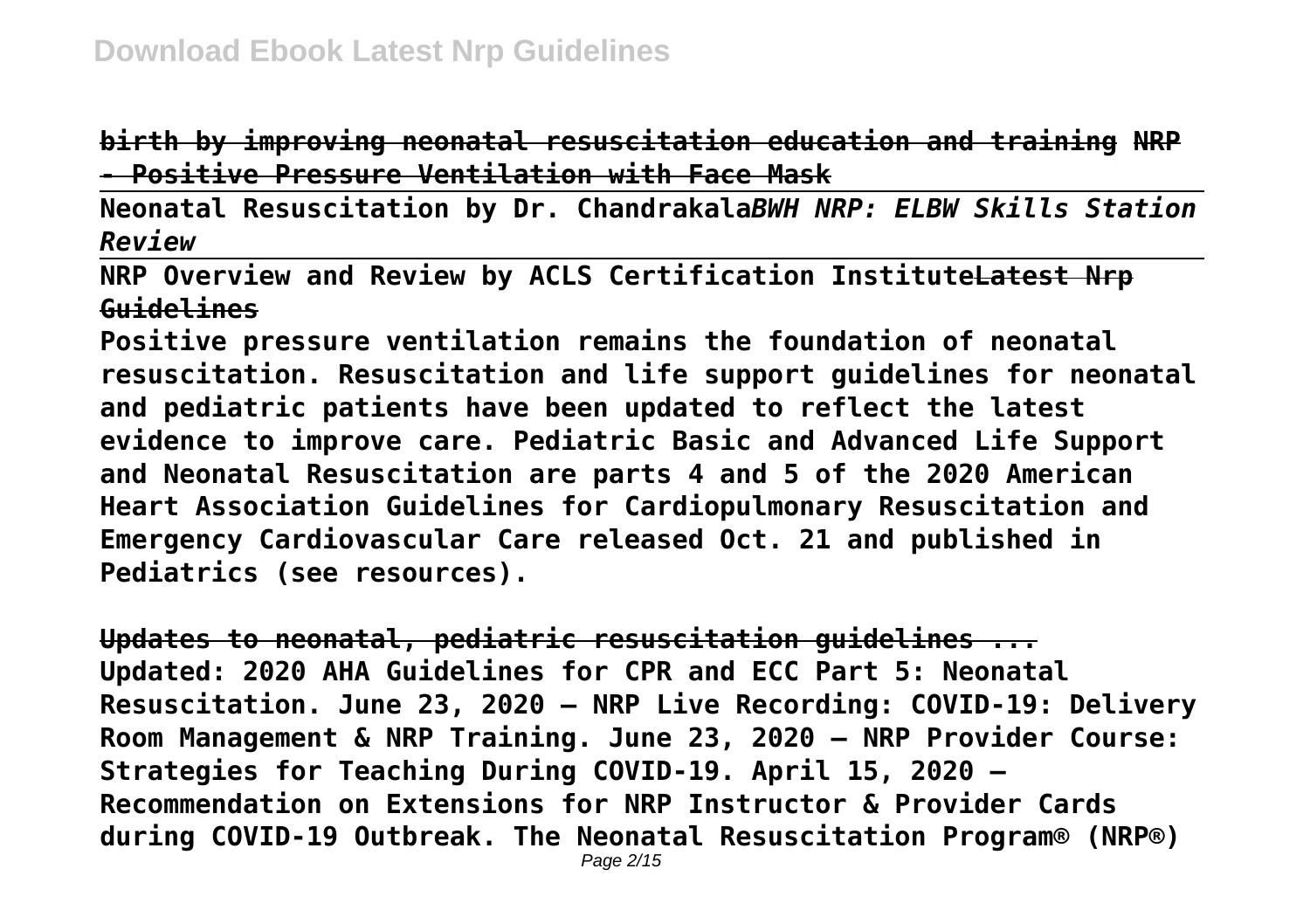**course conveys an evidence-based approach to care of the newborn at birth and facilitates e ...**

#### **Welcome to NRP**

**Revisiting the Latest NRP Guidelines for Meconium: Searching for Clarity in a Murky Situation. First, do no harm. To intubate or not to intubate an infant born through meconium-stained amniotic fluid (MSAF) has been a question that has challenged this often-quoted principle of first doing no harm, with the answer evolving significantly since the publication of the first Neonatal Resuscitation Program (NRP) guidelines >30 years ago. 1 Those who trained and practiced in the 1980s and 1990s ...**

**Revisiting the Latest NRP Guidelines for Meconium ...**

**– The 2017 NRP guidelines recommend a 30- to 60-second delay in clamping in all term and preterm infants not requiring resuscitation. – If the placental circulation is disrupted (e.g., placental abruption), the cord should be clamped immediately. Investigators found that delayed clamping reduced mortality before discharge.**

**Recent Recommendations in Neonatal Resuscitation 2019 UPDATE The 2020 AHA Guidelines for CPR and ECC reflect the latest global**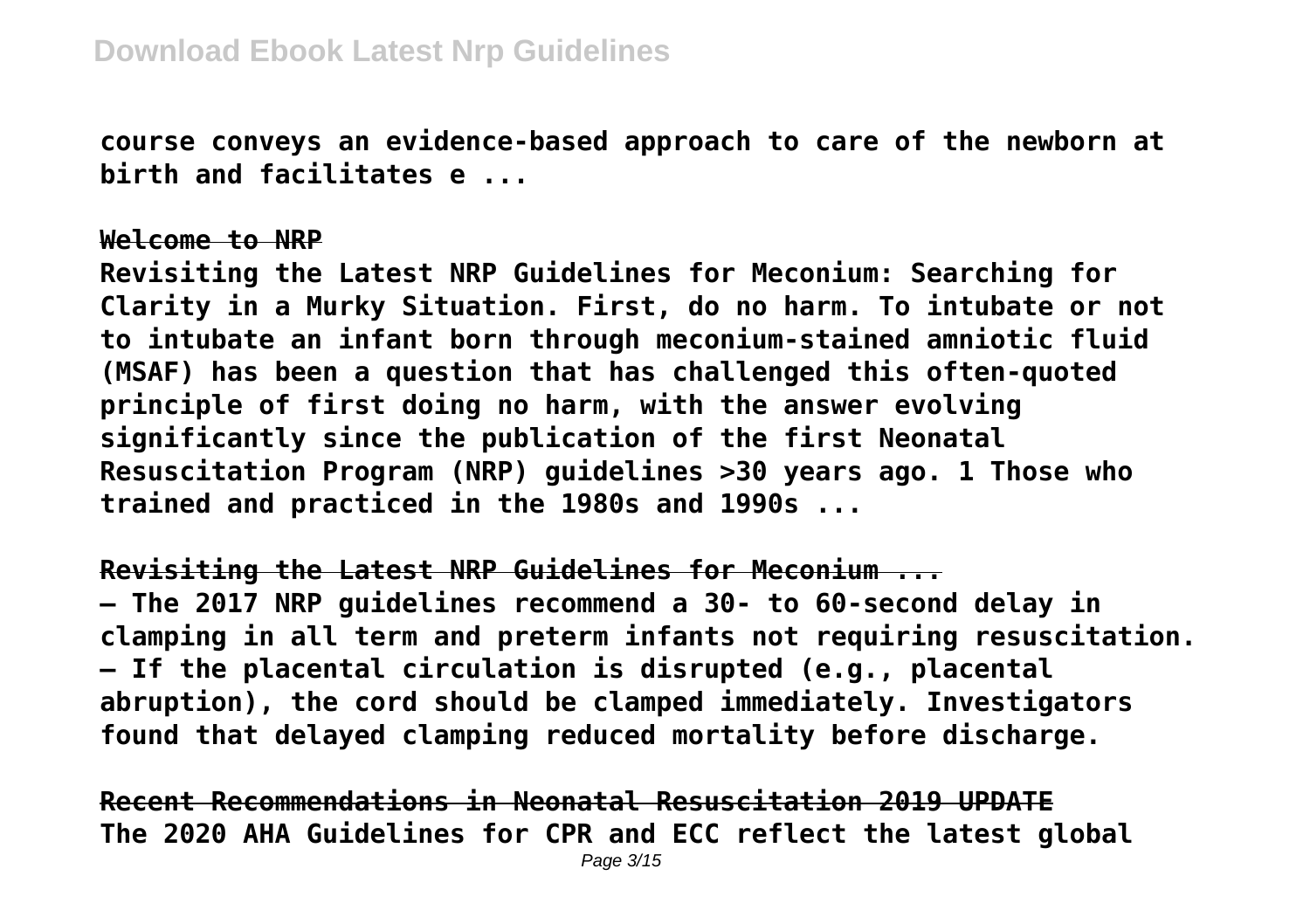**resuscitation science and treatment recommendations derived from the 2020 International Consensus on CPR and ECC with Treatment Recommendations (CoSTR).**

# **2020 American Heart Association Guidelines for ...**

**The NRP Scenarios for SimNewB is a set of scenarios desgined to teach neonatal resuscitation based on principles from the Textbook of Neonatal Resuscitation, 7 th Ed and in accordance with the 2015 AAP/AHA Guidelines for Cardiopulmonary Resuscitation and Emergency Cardiovascular Care of the Neonate. The scenarios address major learning ...**

## **NRP Description of Materials - AAP.org**

**2017 NRP Major Changes Oxygen Use: Infants > 35 weeks gestation begin with 21% oxygen (room air). Infants < 35 weeks gestation resuscitation should begin w/ 21%-30% FiO2 to maintain appropriate target preductal oxygen saturations. (Class I, LOE B-R) Initiating resuscitation w/ higher than 65% FiO2 is not recommended. (Class**

# **NEW NRP 2017 GUIDELINES - UCLA Health**

**The Neonatal Resuscitation Program (NRP®) was developed by the American Heart Association and the American Academy of Pediatrics to**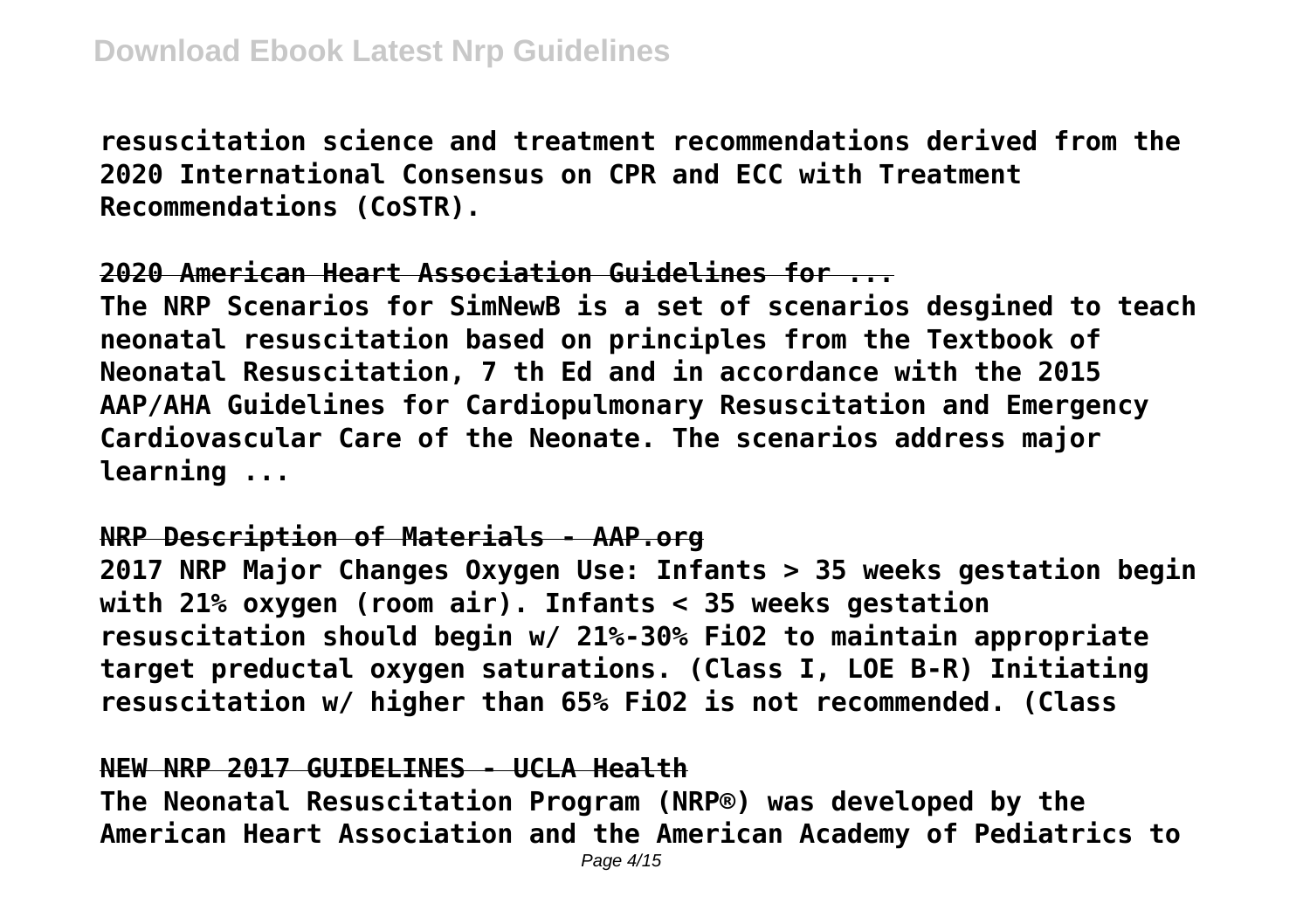**teach an evidence-based approach to newborn care and facilitate effective team-based care for healthcare professionals who care for newborns at the time of delivery.**

#### **Neonatal Resuscitation Program | HealthStream**

**•AAP requires renewal of Provider status every 2 years •All learners may practice all skills. NRP is not a certification course. •Recommended instructor to learner ratio at a Provider course is 1: 3-4 Ventilation of the lungs is the single most important and most effective step in cardiopulmonary resuscitation of the compromised newborn.**

**Newborn Resuscitation: The Science of NRP 7th Edition Revisions include: • Begin the resuscitation with antenatal counseling (when appropriate) and a team briefing and equipment check. • Maintain the newborn's normal body temperature during resuscitation. • Consider using a cardiac monitor when PPV begins. • Ensure ventilation that inflates and moves the chest.**

**Summary of the Revised Neonatal Resuscitation Guidelines and other aspects of neonatal resuscitation con-tinue to evolve, the development of skills and prac - tice surrounding PPV should be**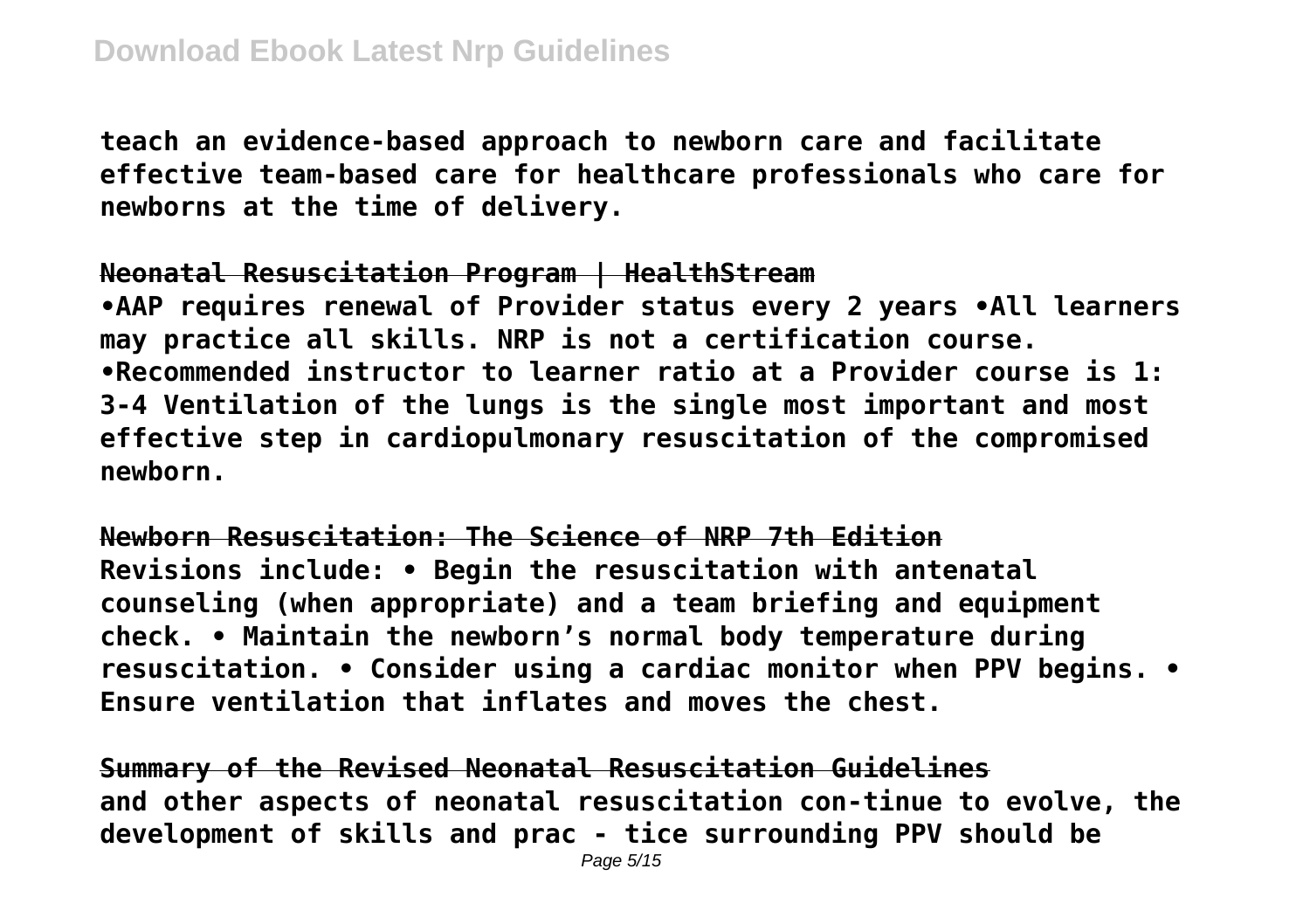**emphasized. • Supplemental oxygen should be used judiciously, guided by pulse oximetry. • Prevention of hypothermia continues to be an important focus for neonatal resuscitation. The**

## **Part 5: Neonatal Resuscitation**

**The Neonatal Resuscitation Program (NRP) is an educational program jointly sponsored with the American Heart Association (AHA). The course conveys an evidence-based approach to care of the newborn at birth and facilitates effective team-based care for healthcare professionals who care for newborns at the time of delivery.**

**Textbook of Neonatal Resuscitation (NRP), 7th Ed | AAP eBooks 2020 AHA Guidelines for CPR & ECC: The Virtual Experience. The American Heart Association is pleased to announce that the official 2020 American Heart Association Guidelines for CPR & Emergency Cardiovascular Care (2020 AHA Guidelines for CPR & ECC) will be published online in the AHA's flagship journal, Circulation, on Wednesday, October 21, 2020.**

**CPR & ECC Guidelines | American Heart Association CPR ... The American Heart Association (AHA) NRP suggestion regarding nonroutine tracheal intubation for suctioning of meconium in infants**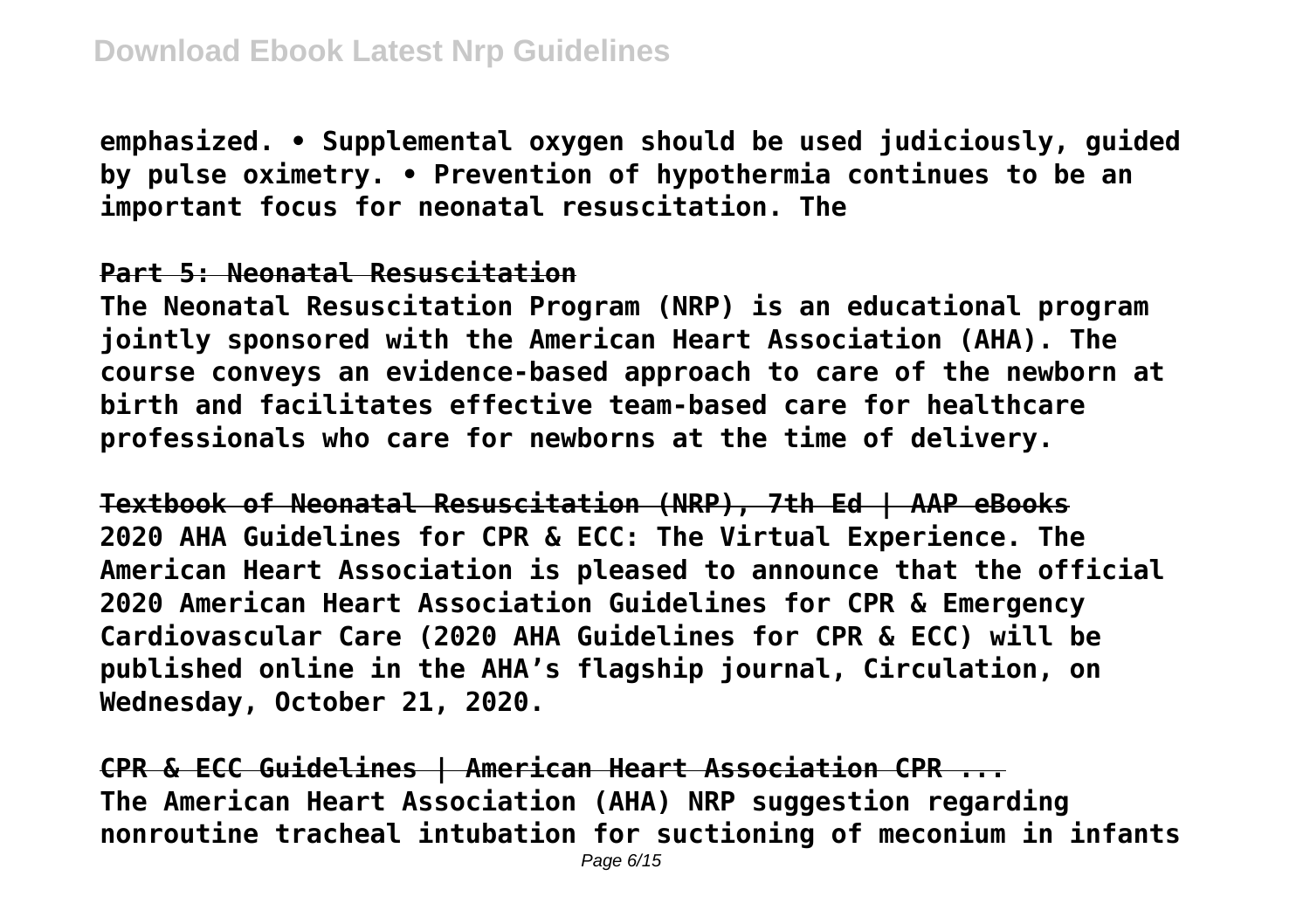**born through MSAF who are nonvigorous was published in October 2015.5,6The NRP recommended implementation of these guidelines on or before January 1, 2017.**

#### **To Suction or Not to Suction**

**As per the most recent NRP guidelines, the use of naloxone is not recommended in the management of the infant with respiratory depression following maternal intrapartum administration of narcotics. Ineffective respirations should be managed with positive pressure ventilation as required.**

#### **PedsCases Podcast Scripts**

**The latest AAP/AHA Guidelines for Cardiopulmonary Resuscitation and Emergency Cardiovascular Care of the Neonate; Two new chapters added covering preparing for resuscitation and post-resuscitation care; 140 new full-color photographs replacing most line drawings . Online course and exam materials are available at https://www.healthstream.com ...**

**Textbook of Neonatal Resuscitation, 7th Edition [Paperback ... As this document is over a decade old, a process to update the guidelines on basic newborn resuscitation was initiated in 2009. The**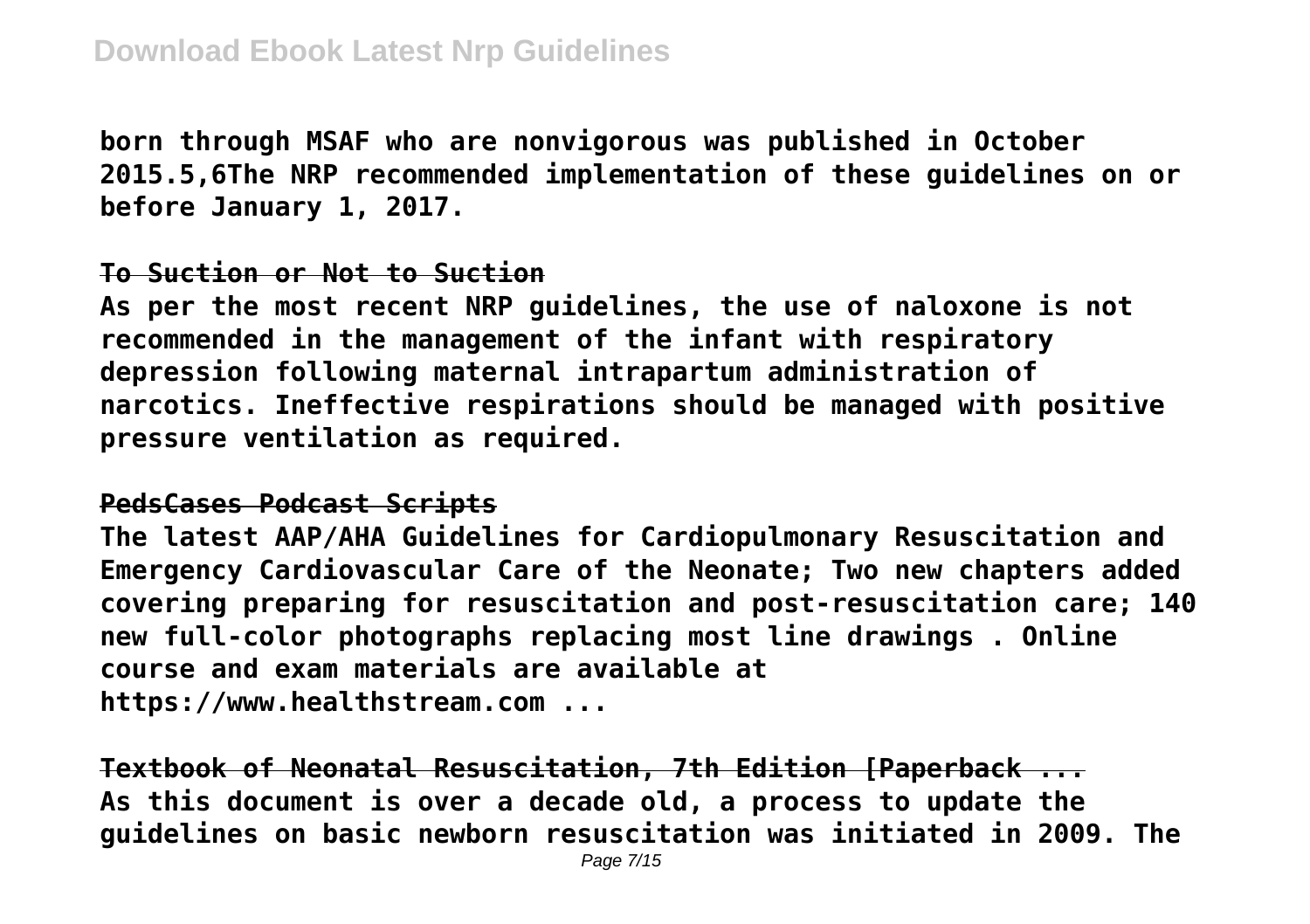**objective of these updated WHO guidelines is to ensure that newborns in resource-limited settings who require resuscitation are effectively resuscitated.**

*NRP 7th edition /Neonatal Resuscitation Program/NRP scenarios NRP Neonatal Resuscitation Initial Positive Pressure Ventilation public Neonatal Resuscitation Guidelines 2020* **NRP series-an overview of the recent NRP updates 2020. Dr Sridhar Kalyanasundaram 2015 New Neonatal Resuscitation Guidelines NRP 2020/Neonatal Resuscitation 2020 Neonatal Resuscitation | American Heart Association Guidelines 2015 | Pediatrics***NRP* **7th Edition NRP Abruption Mock Code How to do Neonatal Resuscitation | Merck Manual Professional Version OSCE Neonatal Resuscitation Demonstration Part 1 Neonatal resuscitation program NRP update Neonatal resuscitation program (NRP) - WEBINAR Books \u0026 Resources You NEED FOR PEDIATRICS | CLINICAL YEARS | TheStylishMed Neonatal Resuscitation Skill Demo Higher Quality Paediatrics neonatal resuscitation How to Perform Infant CPR Neonatal resuscitation - Case scenario based discussion** *Neonatal Resuscitation* **What's New in Neonatal Resuscitation - Robert Gaiser, M.D. Resuscitation of Newborn Infants NRP 7th edition Putting it all** Page 8/15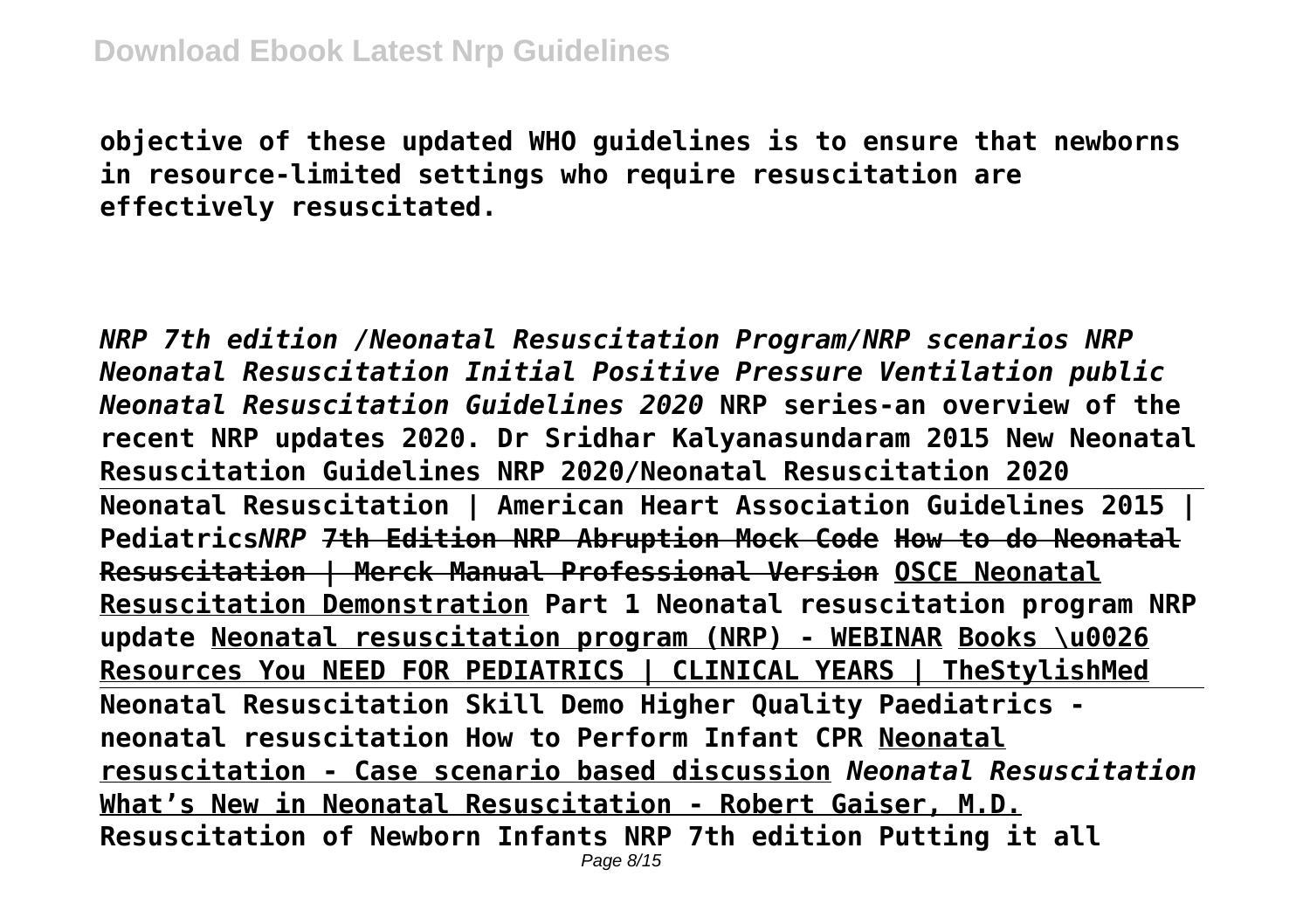**together Changes to Neonatal Resuscitation and NRP - 2016 NRP: Neonatal Resuscitation and CPR Neonatal Resuscitation: Overview \u0026 Apgar Score – Pediatrics | Lecturio Making babies better at birth by improving neonatal resuscitation education and training NRP - Positive Pressure Ventilation with Face Mask**

**Neonatal Resuscitation by Dr. Chandrakala***BWH NRP: ELBW Skills Station Review*

**NRP Overview and Review by ACLS Certification InstituteLatest Nrp Guidelines**

**Positive pressure ventilation remains the foundation of neonatal resuscitation. Resuscitation and life support guidelines for neonatal and pediatric patients have been updated to reflect the latest evidence to improve care. Pediatric Basic and Advanced Life Support and Neonatal Resuscitation are parts 4 and 5 of the 2020 American Heart Association Guidelines for Cardiopulmonary Resuscitation and Emergency Cardiovascular Care released Oct. 21 and published in Pediatrics (see resources).**

**Updates to neonatal, pediatric resuscitation guidelines ... Updated: 2020 AHA Guidelines for CPR and ECC Part 5: Neonatal Resuscitation. June 23, 2020 – NRP Live Recording: COVID-19: Delivery Room Management & NRP Training. June 23, 2020 – NRP Provider Course:**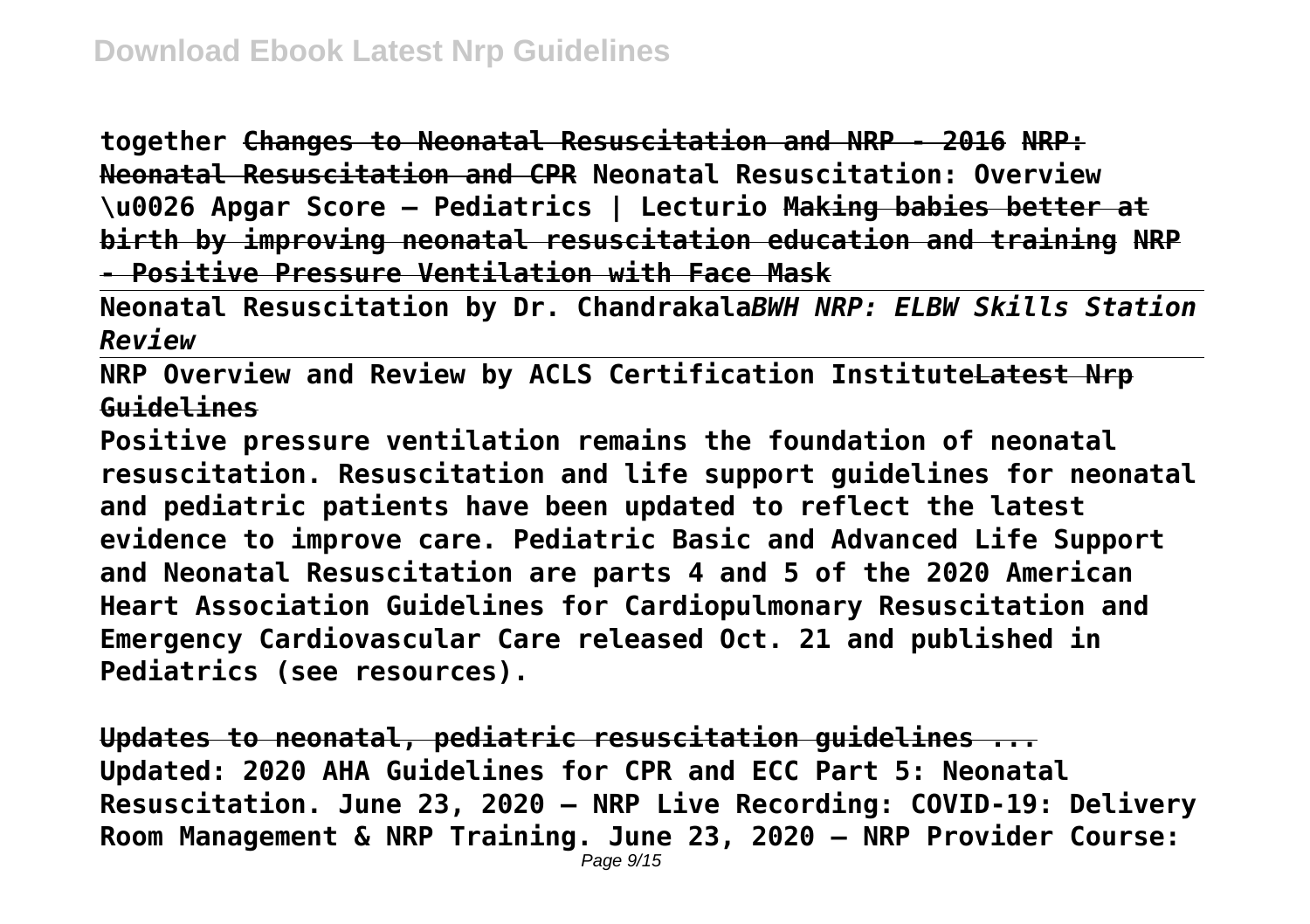**Strategies for Teaching During COVID-19. April 15, 2020 – Recommendation on Extensions for NRP Instructor & Provider Cards during COVID-19 Outbreak. The Neonatal Resuscitation Program® (NRP®) course conveys an evidence-based approach to care of the newborn at birth and facilitates e ...**

#### **Welcome to NRP**

**Revisiting the Latest NRP Guidelines for Meconium: Searching for Clarity in a Murky Situation. First, do no harm. To intubate or not to intubate an infant born through meconium-stained amniotic fluid (MSAF) has been a question that has challenged this often-quoted principle of first doing no harm, with the answer evolving significantly since the publication of the first Neonatal Resuscitation Program (NRP) guidelines >30 years ago. 1 Those who trained and practiced in the 1980s and 1990s ...**

**Revisiting the Latest NRP Guidelines for Meconium ...**

**– The 2017 NRP guidelines recommend a 30- to 60-second delay in clamping in all term and preterm infants not requiring resuscitation. – If the placental circulation is disrupted (e.g., placental abruption), the cord should be clamped immediately. Investigators found that delayed clamping reduced mortality before discharge.**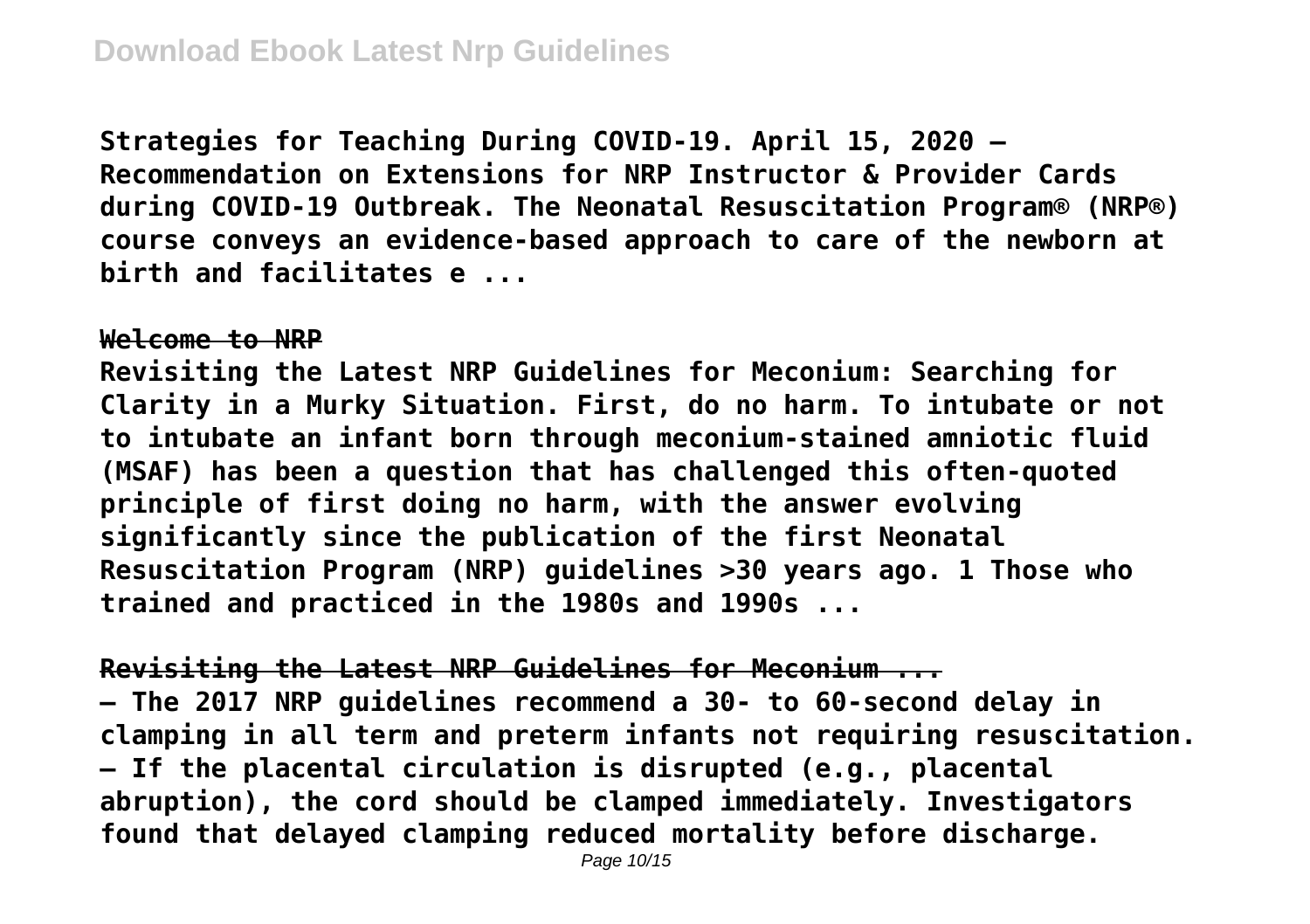**Recent Recommendations in Neonatal Resuscitation 2019 UPDATE The 2020 AHA Guidelines for CPR and ECC reflect the latest global resuscitation science and treatment recommendations derived from the 2020 International Consensus on CPR and ECC with Treatment Recommendations (CoSTR).**

**2020 American Heart Association Guidelines for ...**

**The NRP Scenarios for SimNewB is a set of scenarios desgined to teach neonatal resuscitation based on principles from the Textbook of Neonatal Resuscitation, 7 th Ed and in accordance with the 2015 AAP/AHA Guidelines for Cardiopulmonary Resuscitation and Emergency Cardiovascular Care of the Neonate. The scenarios address major learning ...**

## **NRP Description of Materials - AAP.org**

**2017 NRP Major Changes Oxygen Use: Infants > 35 weeks gestation begin with 21% oxygen (room air). Infants < 35 weeks gestation resuscitation should begin w/ 21%-30% FiO2 to maintain appropriate target preductal oxygen saturations. (Class I, LOE B-R) Initiating resuscitation w/ higher than 65% FiO2 is not recommended. (Class**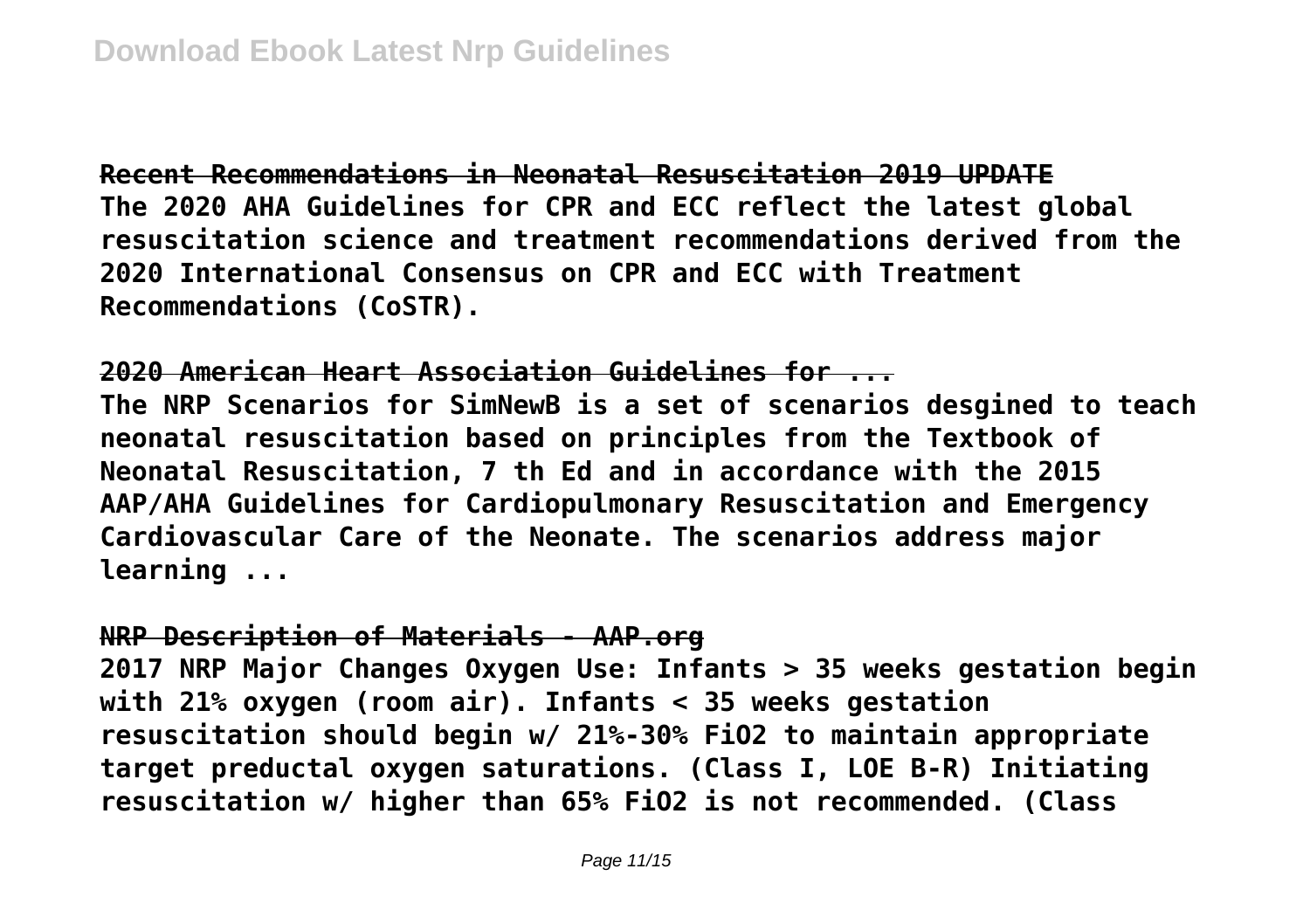# **NEW NRP 2017 GUIDELINES - UCLA Health**

**The Neonatal Resuscitation Program (NRP®) was developed by the American Heart Association and the American Academy of Pediatrics to teach an evidence-based approach to newborn care and facilitate effective team-based care for healthcare professionals who care for newborns at the time of delivery.**

# **Neonatal Resuscitation Program | HealthStream**

**•AAP requires renewal of Provider status every 2 years •All learners may practice all skills. NRP is not a certification course. •Recommended instructor to learner ratio at a Provider course is 1: 3-4 Ventilation of the lungs is the single most important and most effective step in cardiopulmonary resuscitation of the compromised newborn.**

**Newborn Resuscitation: The Science of NRP 7th Edition Revisions include: • Begin the resuscitation with antenatal counseling (when appropriate) and a team briefing and equipment check. • Maintain the newborn's normal body temperature during resuscitation. • Consider using a cardiac monitor when PPV begins. • Ensure ventilation that inflates and moves the chest.**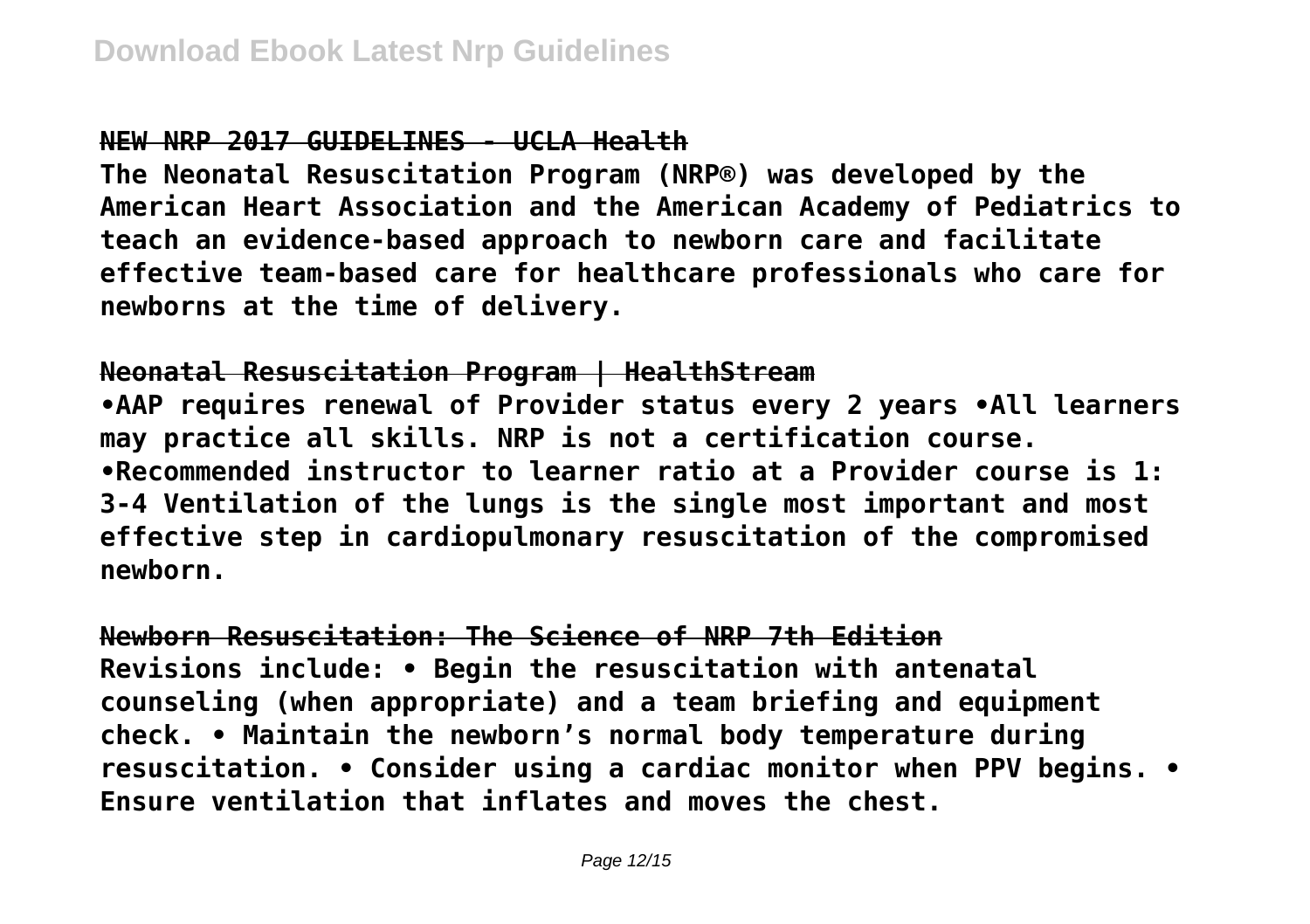**Summary of the Revised Neonatal Resuscitation Guidelines and other aspects of neonatal resuscitation con-tinue to evolve, the development of skills and prac - tice surrounding PPV should be emphasized. • Supplemental oxygen should be used judiciously, guided by pulse oximetry. • Prevention of hypothermia continues to be an important focus for neonatal resuscitation. The**

# **Part 5: Neonatal Resuscitation**

**The Neonatal Resuscitation Program (NRP) is an educational program jointly sponsored with the American Heart Association (AHA). The course conveys an evidence-based approach to care of the newborn at birth and facilitates effective team-based care for healthcare professionals who care for newborns at the time of delivery.**

**Textbook of Neonatal Resuscitation (NRP), 7th Ed | AAP eBooks 2020 AHA Guidelines for CPR & ECC: The Virtual Experience. The American Heart Association is pleased to announce that the official 2020 American Heart Association Guidelines for CPR & Emergency Cardiovascular Care (2020 AHA Guidelines for CPR & ECC) will be published online in the AHA's flagship journal, Circulation, on Wednesday, October 21, 2020.**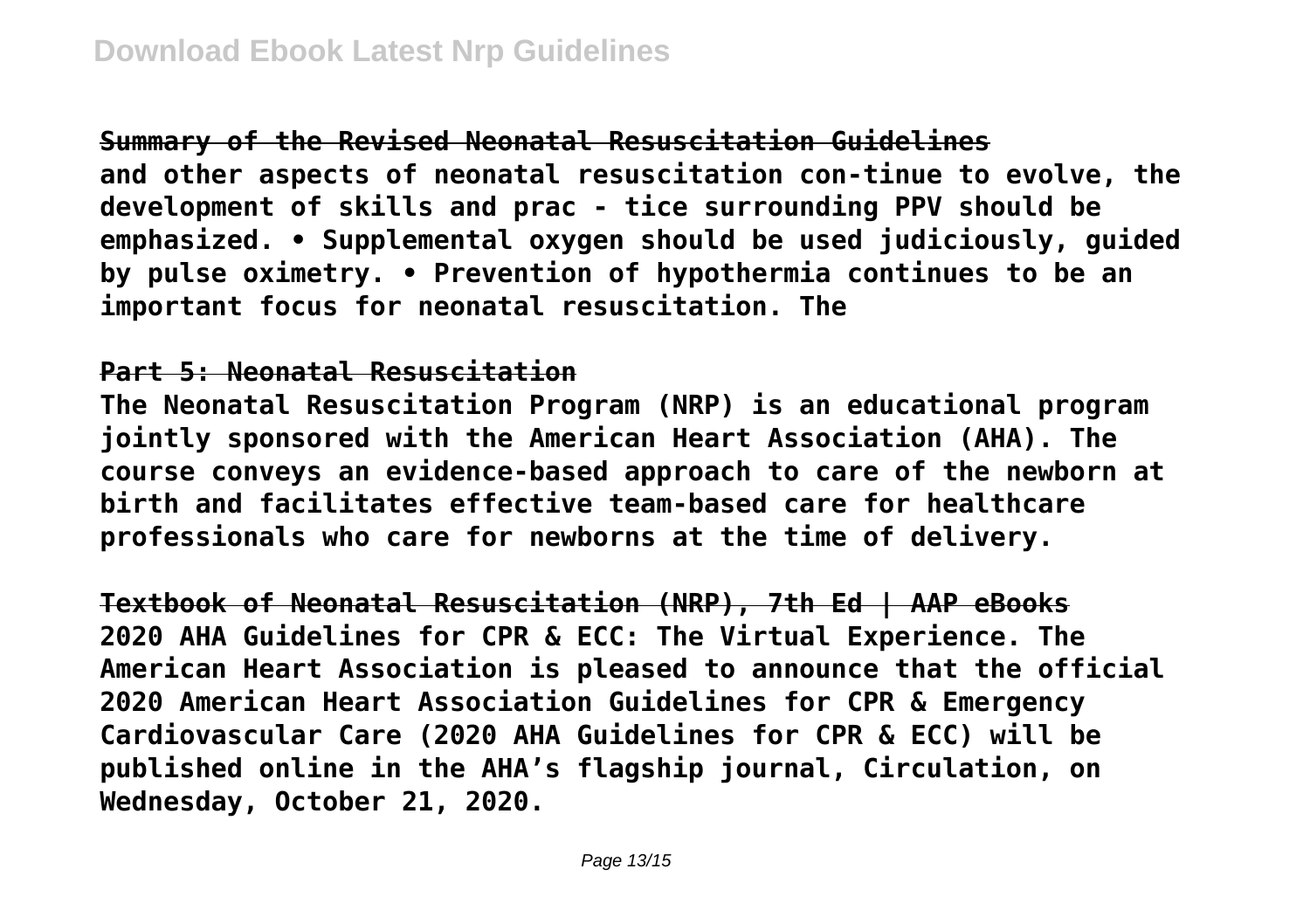**CPR & ECC Guidelines | American Heart Association CPR ... The American Heart Association (AHA) NRP suggestion regarding nonroutine tracheal intubation for suctioning of meconium in infants born through MSAF who are nonvigorous was published in October 2015.5,6The NRP recommended implementation of these guidelines on or before January 1, 2017.**

# **To Suction or Not to Suction**

**As per the most recent NRP guidelines, the use of naloxone is not recommended in the management of the infant with respiratory depression following maternal intrapartum administration of narcotics. Ineffective respirations should be managed with positive pressure ventilation as required.**

# **PedsCases Podcast Scripts**

**The latest AAP/AHA Guidelines for Cardiopulmonary Resuscitation and Emergency Cardiovascular Care of the Neonate; Two new chapters added covering preparing for resuscitation and post-resuscitation care; 140 new full-color photographs replacing most line drawings . Online course and exam materials are available at https://www.healthstream.com ...**